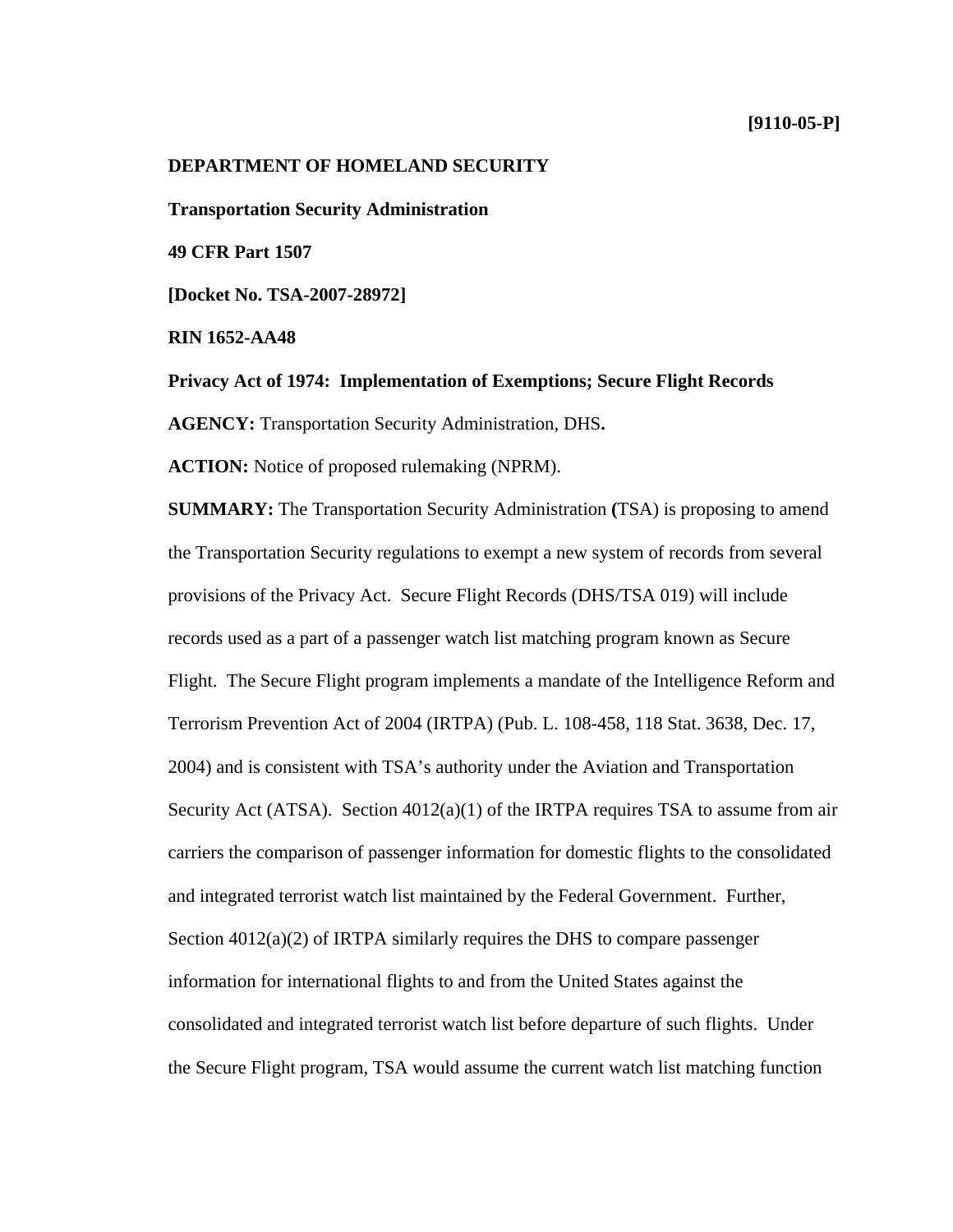to the No Fly and Selectee from aircraft operators. TSA is proposing exemptions for DHS/TSA 019 to the extent necessary to protect the integrity of investigatory information that may be included in the system of records.

**DATES:** Submit comments by [Insert date 30 days after date of publication in the Federal Register.]

**ADDRESSES**: You may submit comments, identified by the TSA docket number to this rulemaking, using any one of the following methods:

 Comments Filed Electronically: You may submit comments through the docket web site at http://dms.dot.gov. You also may submit comments through the Federal eRulemaking portal at http://www.regulations.gov.

 Comments Submitted by Mail, Fax, or In Person: Address or deliver your written, signed comments to the Docket Management System at U.S. Department of Transportation, Docket Operations, M-30, West Building Ground Floor, Room W12-140, 1200 New Jersey Ave SE, Washington, DC 20590; Fax: 202-493-2251.

 See SUPPLEMENTARY INFORMATION for format and other information about comment submissions.

**FOR FURTHER INFORMATION CONTACT**: Peter Pietra, Director, Privacy Policy and Compliance, TSA-36*,* Transportation Security Administration, 601 South 12th Street, Arlington, VA 22202-4220; facsimile (571) 227-1400; e-mail TSAPrivacy@dhs.gov; Hugo Teufel III (703-235-0780), Chief Privacy Officer, Privacy Office, U.S. Department of Homeland Security, Washington, DC 20528 e-mail: pia@dhs.gov.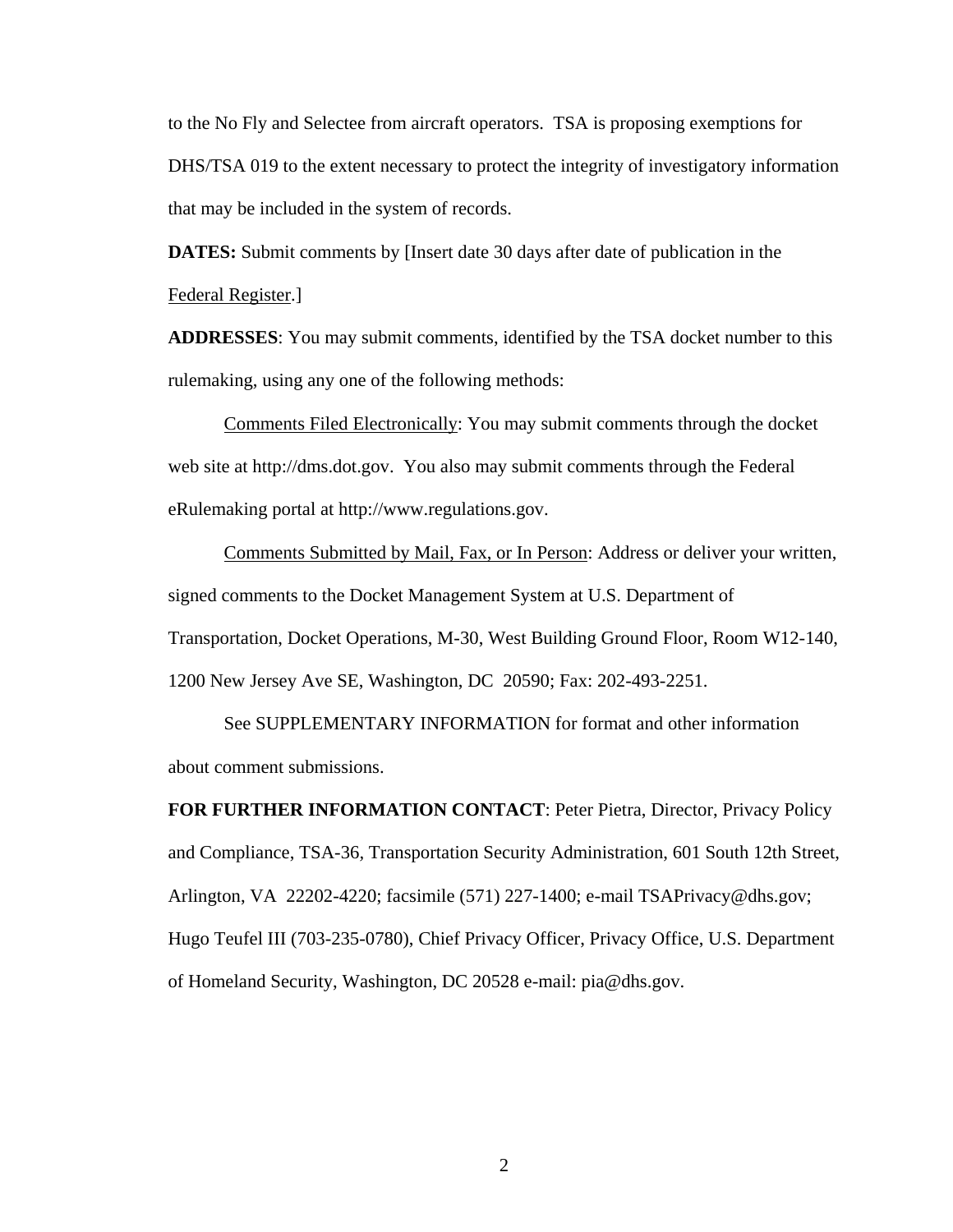# **SUPPLEMENTARY INFORMATION**

## **Comments Invited**

<u>.</u>

 TSA invites interested persons to participate in this rulemaking by submitting written comments, data, or opinions. We also invite comments relating to the economic, environmental, energy, or federalism impacts that might result from this rulemaking action. See ADDRESSES above for information on where to submit comments.

 With each comment, please include your name and address, identify the docket number at the beginning of your comments, and give the reason for each comment. The most helpful comments reference a specific portion of the rulemaking, explain the reason for any recommended change, and include supporting data. You may submit comments and material electronically, in person, by mail, or fax as provided under ADDRESSES**,**  but please submit your comments and material by only one means. If you submit comments by mail or delivery, submit them in two copies, in an unbound format, no larger than 8.5 by 11 inches, suitable for copying and electronic filing.

 If you want TSA to acknowledge receipt of comments submitted by mail, include with your comments a self-addressed, stamped postcard on which the docket number appears. We will stamp the date on the postcard and mail it to you.

 TSA will file in the public docket all comments received by TSA, except for comments containing confidential information and sensitive security information.<sup>1</sup> TSA will consider all comments received on or before the closing date for comments and will

<sup>&</sup>lt;sup>1</sup> "Sensitive Security Information" or "SSI" is information obtained or developed in the conduct of security activities, the disclosure of which would constitute an unwarranted invasion of privacy, reveal trade secrets or privileged or confidential information, or be detrimental to the security of transportation. The protection of SSI is governed by 49 CFR part 1520.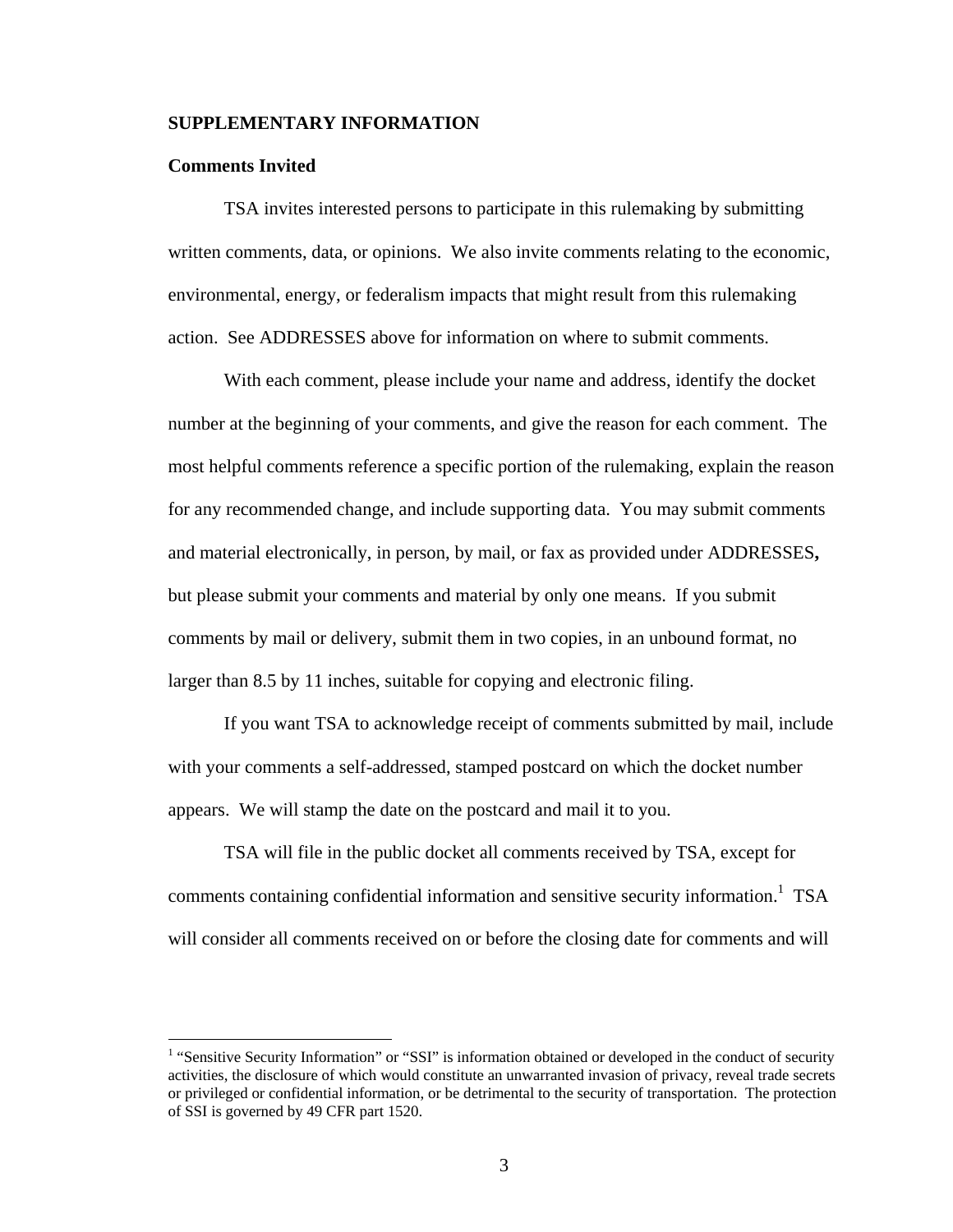consider comments filed late to the extent practicable. The docket is available for public inspection before and after the comment closing date.

# Handling of Confidential or Proprietary Information and Sensitive Security Information (SSI) Submitted in Public Comments

 Do not submit comments that include trade secrets, confidential commercial or financial information, or SSI to the public regulatory docket. Please submit such comments separately from other comments on the rulemaking. Comments containing this type of information should be appropriately marked as containing such information and submitted by mail to the address listed in FOR FURTHER INFORMATION CONTACT section.

 Upon receipt of such comments, TSA will not place the comments in the public docket and will handle them in accordance with applicable safeguards and restrictions on access. TSA will hold them in a separate file to which the public does not have access, and place a note in the public docket that TSA has received such materials from the commenter. If TSA receives a request to examine or copy this information, TSA will treat it as any other request under the Freedom of Information Act (FOIA) (5 U.S.C. 552) and the Department of Homeland Security's (DHS') FOIA regulation found in 6 CFR part 5.

# Reviewing Comments in the Docket

 Please be aware that anyone is able to search the electronic form of all comments received into any of our dockets by the name of the individual submitting the comment (or signing the comment, if submitted on behalf of an association, business, labor union, or advocacy group, etc.). You may review the applicable Privacy Act Statement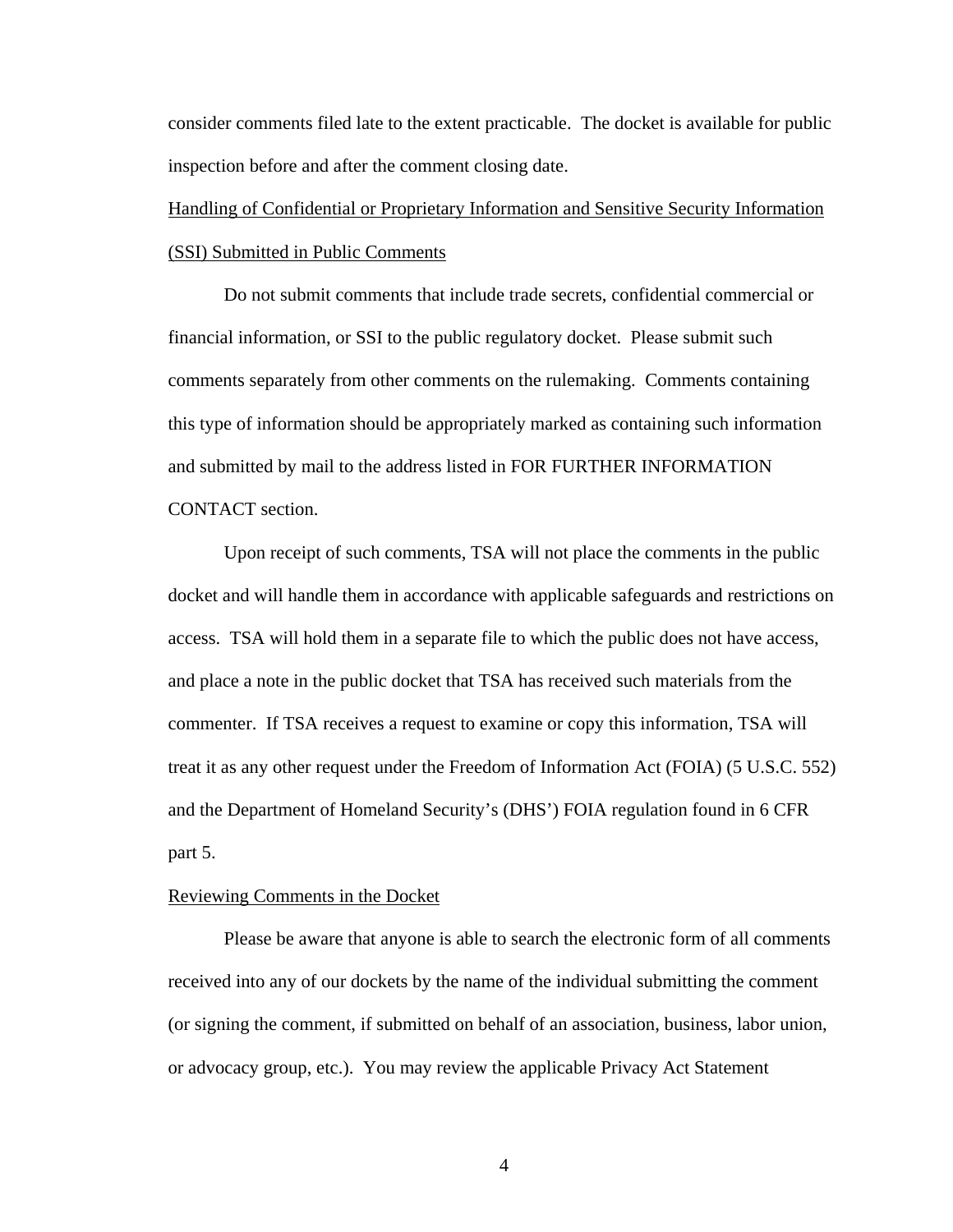published in the Federal Register on April 11, 2000 (65 FR 19477), or you may visit http://dms.dot.gov.

 You may review the comments in the public docket by visiting the Dockets Office between 9:00 a.m. and 5:00 p.m., Monday through Friday, except Federal holidays. The Dockets Office is located in the West Building Ground Floor, Room W12-140, at the Department of Transportation address previously provided under ADDRESSES. Also, you may review public dockets on the Internet at http://dms.dot.gov.

# **Availability of Rulemaking Document**

You can get an electronic copy using the Internet by--

(1) Searching the Department of Transportation's electronic Docket

Management System (DMS) web page (http://dms.dot.gov/search);

(2) Accessing the Government Printing Office's web page at

http://www.gpoaccess.gov/fr/index.html; or

 (3) Visiting TSA's Security Regulations web page at http://www.tsa.gov and accessing the link for "Research Center" at the top of the page.

 In addition, copies are available by writing or calling the individual in the FOR FURTHER INFORMATION CONTACT section. Make sure to identify the docket number of this rulemaking.

# **Abbreviations and Terms Used in This Document**

DHS – Department of Homeland Security

FBI – Federal Bureau of Investigation

TSA – Transportation Security Administration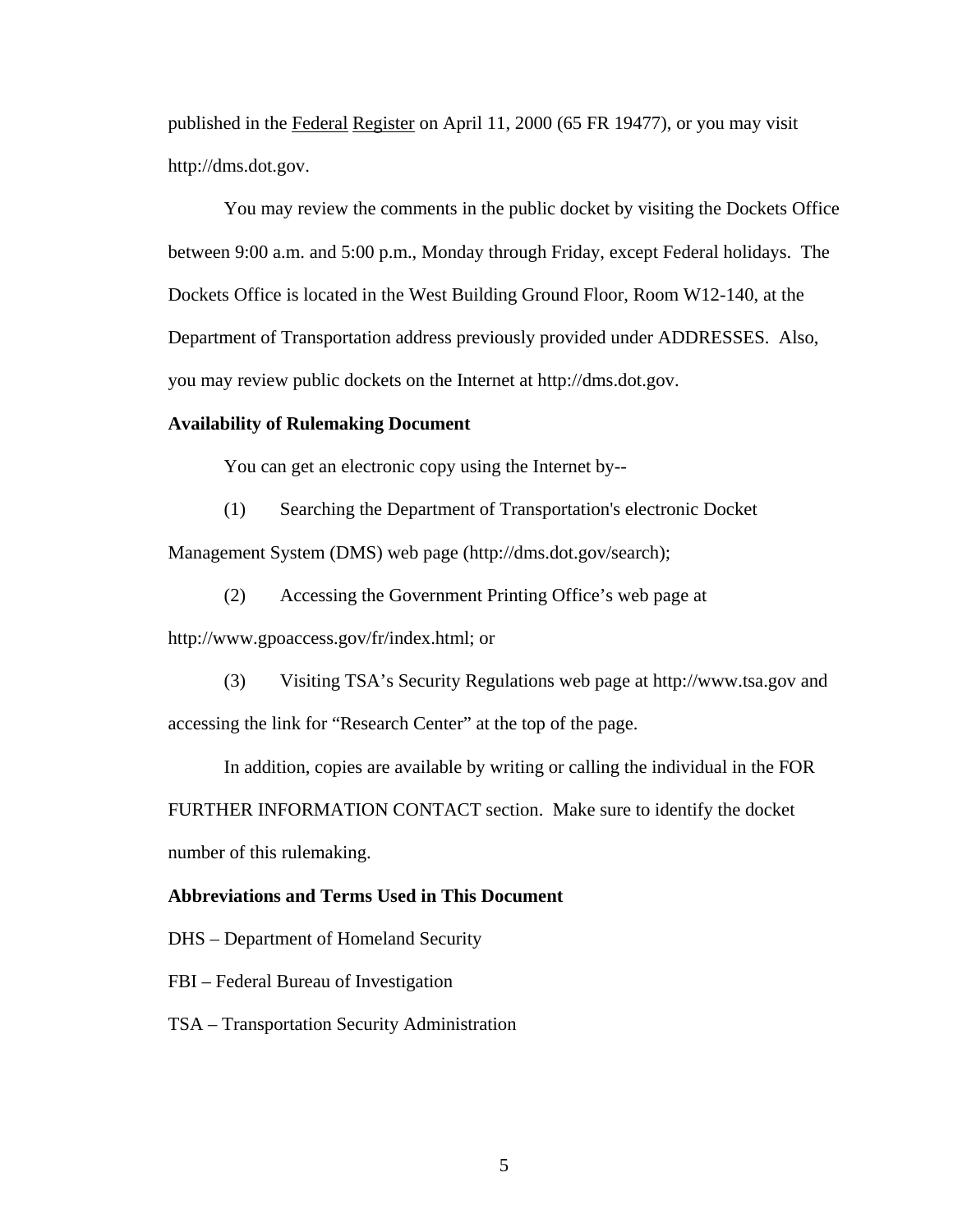# **Background**

<u>.</u>

 In order to begin the Secure Flight program, Transportation Security Administration (TSA) is publishing this Notice of Proposed Rulemaking (NPRM) to propose exemptions for DHS/TSA 019 to the extent necessary to protect the integrity of investigatory information that may be included in the system of records.

 On December 17, 2004, the Intelligence Reform and Terrorism Prevention Act of 2004 (IRTPA) (Pub.L. 108-458) was enacted. Section 4012(a) of the IRTPA directs the TSA and the Department of Homeland Security (DHS) to assume from aircraft operators the pre-flight passenger watch list matching function. TSA is carrying out this mandate through the creation of the Secure Flight program.

Section  $4012(a)(1)$  of the IRTPA requires TSA to assume from air carriers the comparison of passenger information for domestic flights to the consolidated and integrated terrorist watch list maintained by the Federal Government. Section 4012(a)(2) of IRTPA similarly requires the DHS to compare passenger information for international flights to and from the United States against the consolidated and integrated terrorist watch list before departure of such flights. Further, as recommended by the 9/11 Commission, TSA may access the "larger set of watch lists maintained by the Federal Government."<sup>2</sup> Therefore, as warranted by security considerations, TSA may use the full Terrorist Screening Database (TSDB) or other government databases, such as intelligence or law enforcement databases (referred to as "watch list matching"). For example, TSA may obtain intelligence that flights flying a particular route may be subject to an increased security risk. Under this circumstance, TSA may decide to compare passenger

<sup>&</sup>lt;sup>2</sup> National Commission on Terrorist Attacks Upon the Untied States, page 393.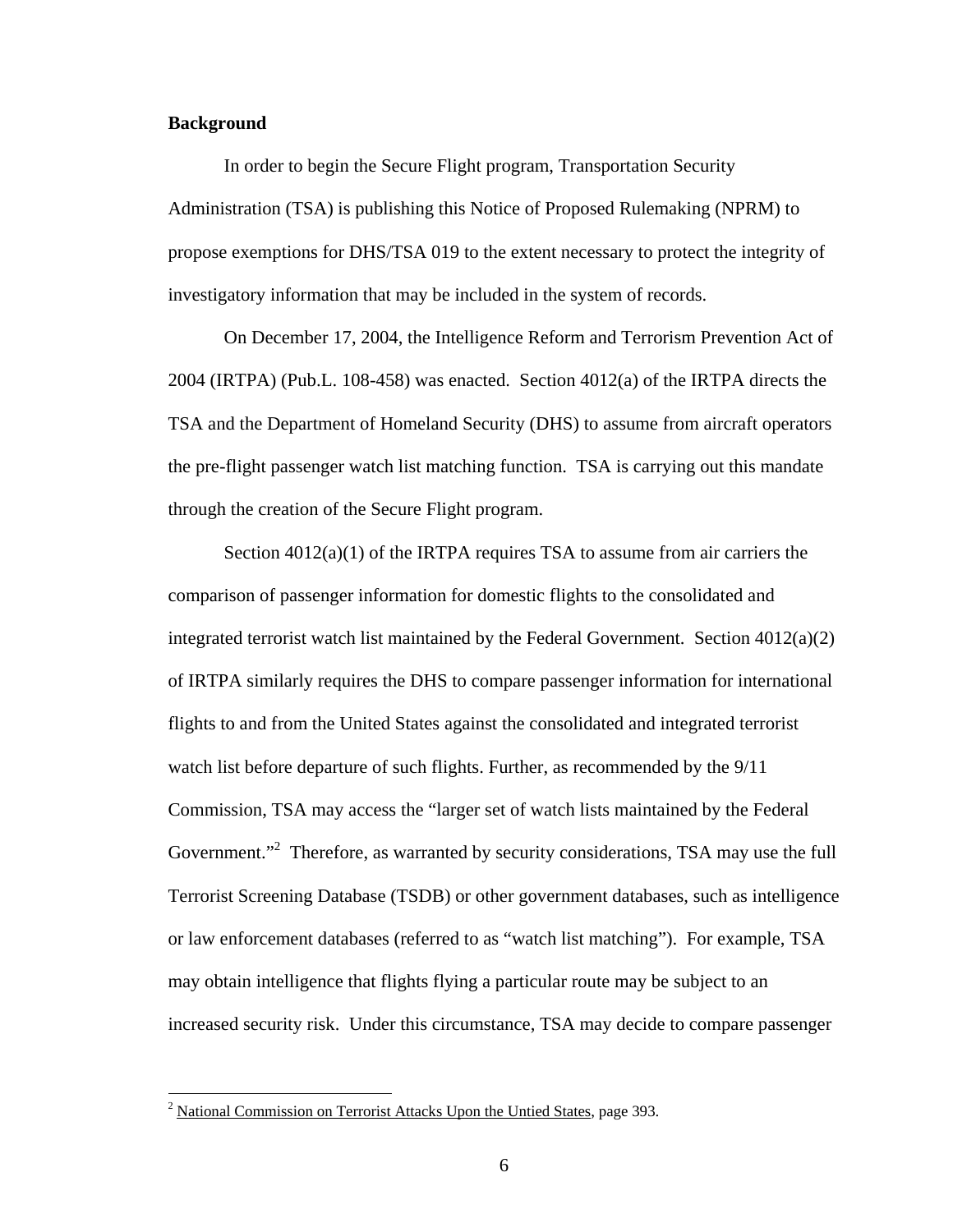information on some or all of the flights flying that route against the full TSDB or other government database.

 TSA also is publishing in today's Federal Register a Privacy Act System of Records notice establishing a new system of records for the Secure Flight program, entitled Secure Flight Records (DHS/TSA 019).Although not required, aircraft operators may voluntarily choose to begin operational testing with TSA prior to publication of a final rule for the Secure Flight program. In the event an aircraft operator begins early operational testing with TSA, the records created as part of that testing would be included in the Secure Flight Records system and the exemptions claimed in this rulemaking would apply to such records.

 The categories of records TSA will create or maintain in the course of the Secure Flight program are described in detail in the system of records notice. TSA would not assert an exemption with respect to information submitted by or on behalf of individual passengers or non-travelers in the course of making a reservation or seeking access to a secured area under the Secure Flight program. This system, however, may contain records or information recompiled from or created from information contained in other systems of records, which are exempt from certain provisions of the Privacy Act. For these records or information only, TSA is proposing certain Privacy Act exemptions for the records contained in DHS/TSA 019 pursuant to 5 U.S.C. 552a (j)(2), (k)(1), and (k)(2), to the extent necessary to protect the integrity of watch list matching procedures performed under the Secure Flight Program.

Under 5 U.S.C. 552a (j)(2), (k)(1), and (k)(2), an agency may exempt from certain provisions of the Privacy Act a system of records containing investigatory material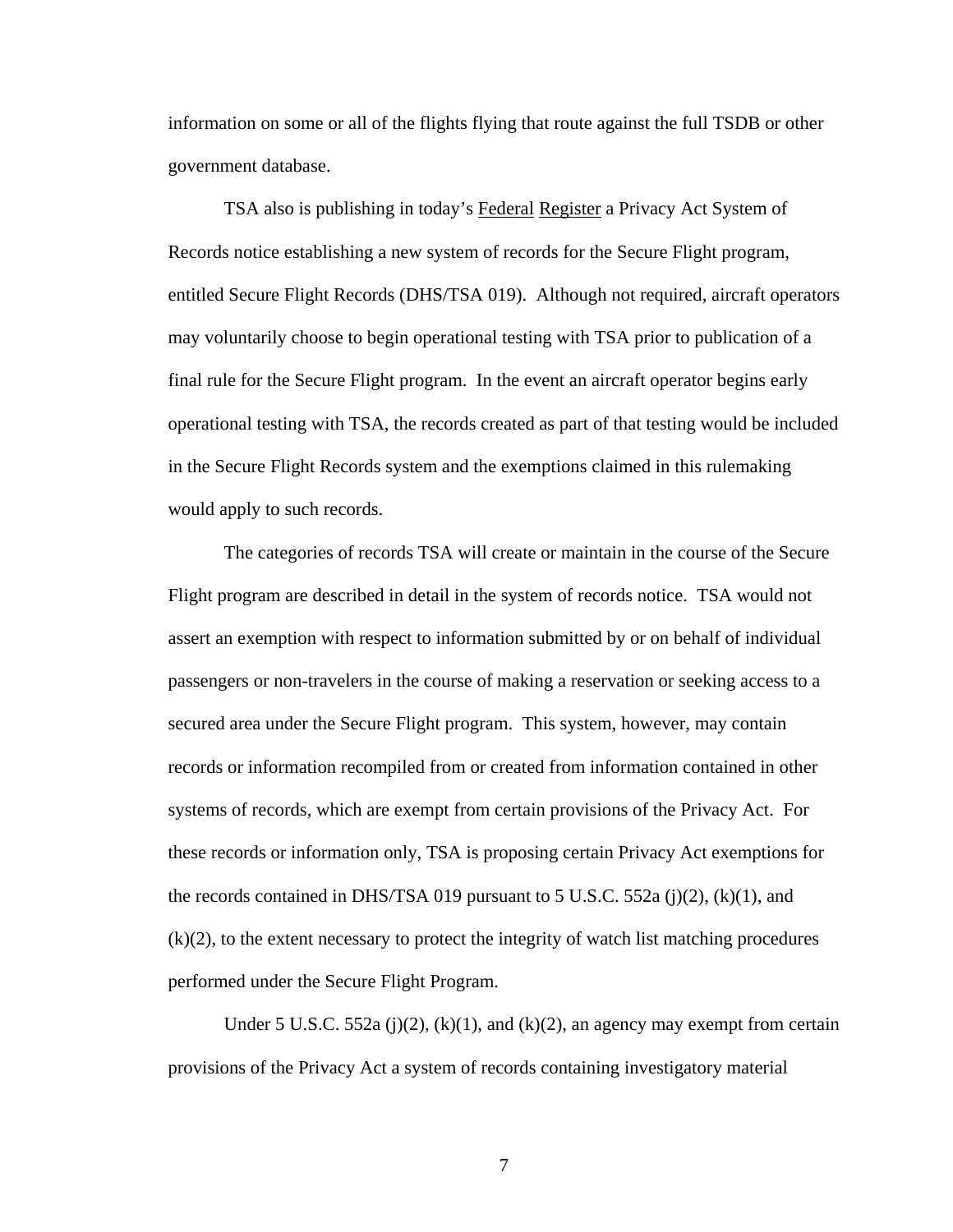compiled for law enforcement purposes, classified information, and information pertaining to national security. The exemptions proposed here are standard law enforcement and national security exemptions exercised by a large number of federal agencies.

 In the course of carrying out the Secure Flight program, TSA will review information from Federal Bureau of Investigation (FBI) systems of records and from systems of records of other law enforcement and intelligence agencies if necessary to resolve an apparent match to a Federal watch list. These may include classified and unclassified governmental terrorist, law enforcement, and intelligence databases, including databases maintained by the Department of Homeland Security, Department of Defense, National Counterterrorism Center, and FBI. Records from these systems are exempt from certain provisions of the Privacy Act because they contain law enforcement investigative information and classified information. To the extent the Secure Flight Records system relies on information from such other exempt systems of records, TSA would rely on the Privacy Act exemptions claimed for those systems.

 Individuals can seek redress, in accordance with the provisions of proposed 49 CFR part 1560, subpart C, in cases where they believe they have been delayed or prohibited from boarding or denied entrance to the airport sterile area, as a result of the operation of the Secure Flight program. TSA will examine each separate request on a case-by-case basis, and after conferring with the appropriate agency, may waive applicable exemptions in appropriate circumstances and where it would not appear to interfere with or adversely affect the law enforcement or national security purposes of the systems from which the information is recompiled or in which it is contained.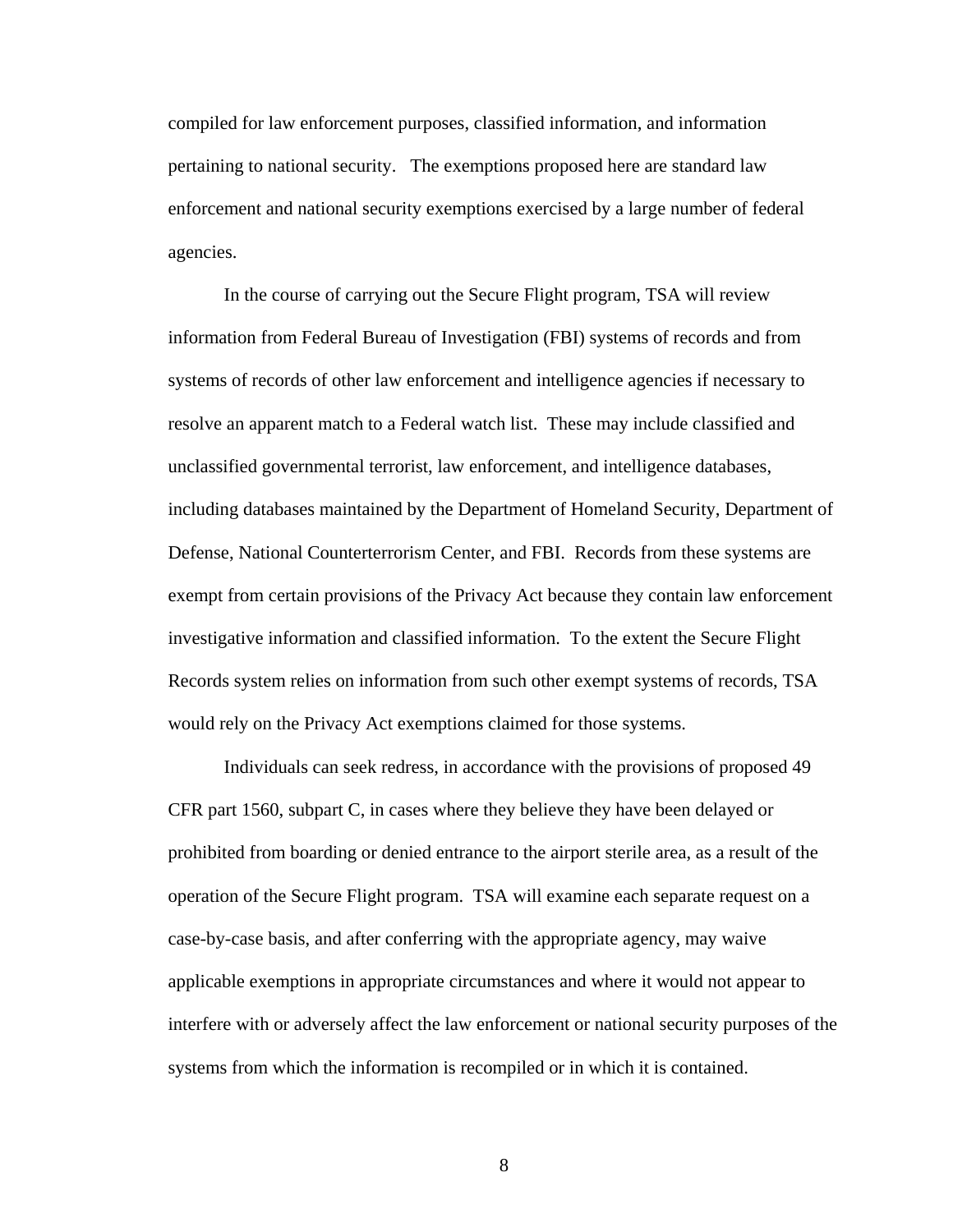# **Paperwork Reduction Act**

The Paperwork Reduction Act of 1995 (44 U.S.C. 3507(d)) requires that TSA consider the impact of paperwork and other information collection burdens imposed on the public. There are no current or new information collection requirements associated with this proposed rule.

# **Economic Impact Analyses**

This rulemaking is not a "significant regulatory action" within the meaning of Executive Order 12886. Further regulatory evaluation is not necessary because the economic impact should be minimal. Moreover, I certify that this rule would not have a significant economic impact on a substantial number of small entities, because the reporting requirements themselves are not changed and because it applies only to information on individuals.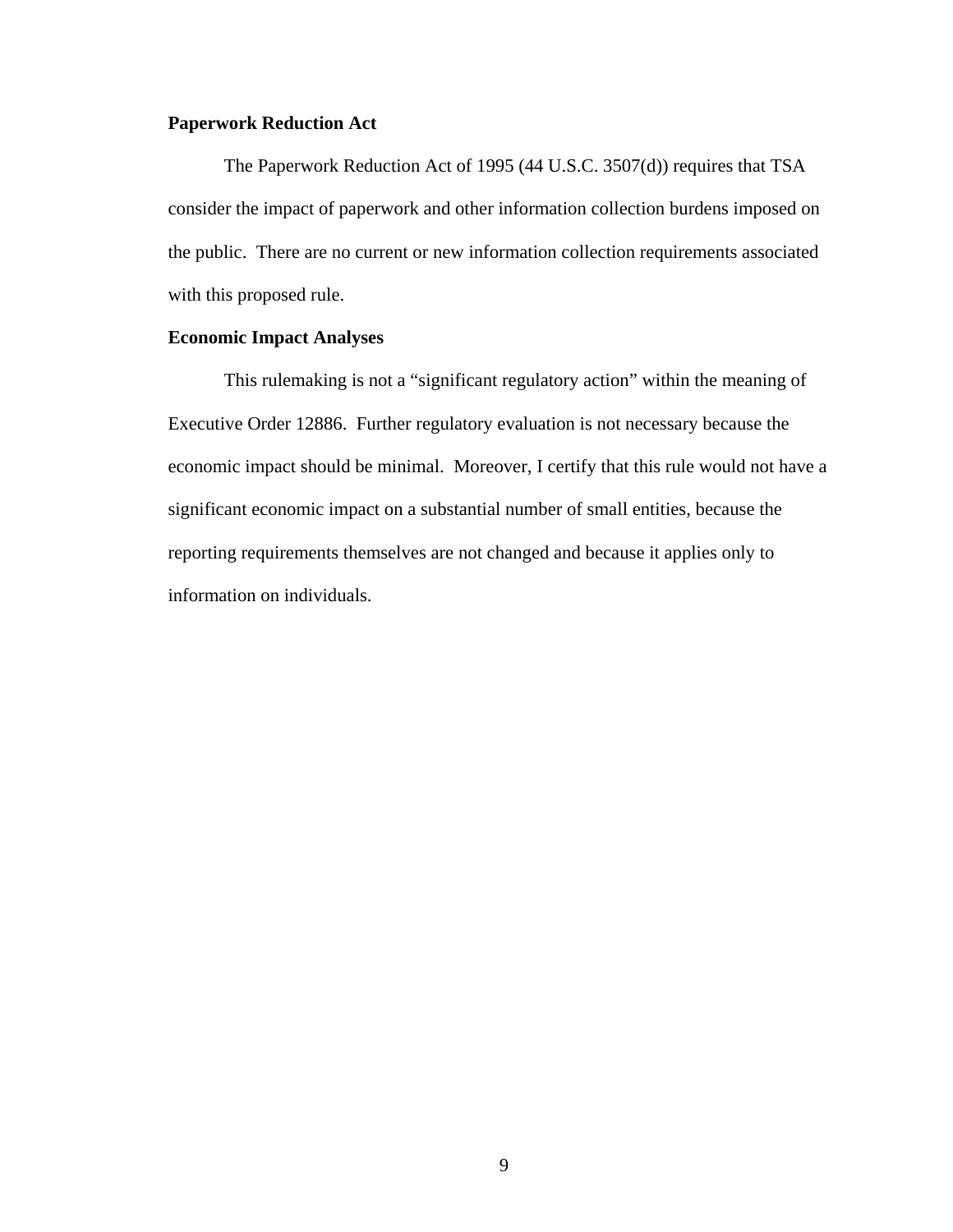### Unfunded Mandates Assessment

 Title II of the Unfunded Mandates Reform Act of 1995 (UMRA), (Pub. L. 104-4, 109 Stat. 48), requires Federal agencies to assess the effects of certain regulatory actions on State, local, and tribal governments, and the private sector. UMRA requires a written statement of economic and regulatory alternatives for proposed and final rules that contain Federal mandates. A "Federal mandate" is a new or additional enforceable duty, imposed on any State, local, or tribal government, or the private sector. If any Federal mandate causes those entities to spend, in aggregate, \$100 million or more in any one year the UMRA analysis is required. This rule would not impose Federal mandates on any State, local, or tribal government or the private sector.

# **Executive Order 13132, Federalism**

 TSA has analyzed this proposed rule under the principles and criteria of Executive Order 13132, Federalism. We determined that this action would not have a substantial direct effect on the States, on the relationship between the National Government and the States, or on the distribution of power and responsibilities among the various levels of government, and therefore would not have federalism implications.

#### **Environmental Analysis**

 TSA has reviewed this action for purposes of the National Environmental Policy Act of 1969 (NEPA) (42 U.S.C. 4321-4347) and has determined that this action will not have a significant effect on the human environment.

#### **Energy Impact Analysis**

 The energy impact of the notice has been assessed in accordance with the Energy Policy and Conservation Act (EPCA), Pub. L. 94-163, as amended (42 U.S.C. 6362). We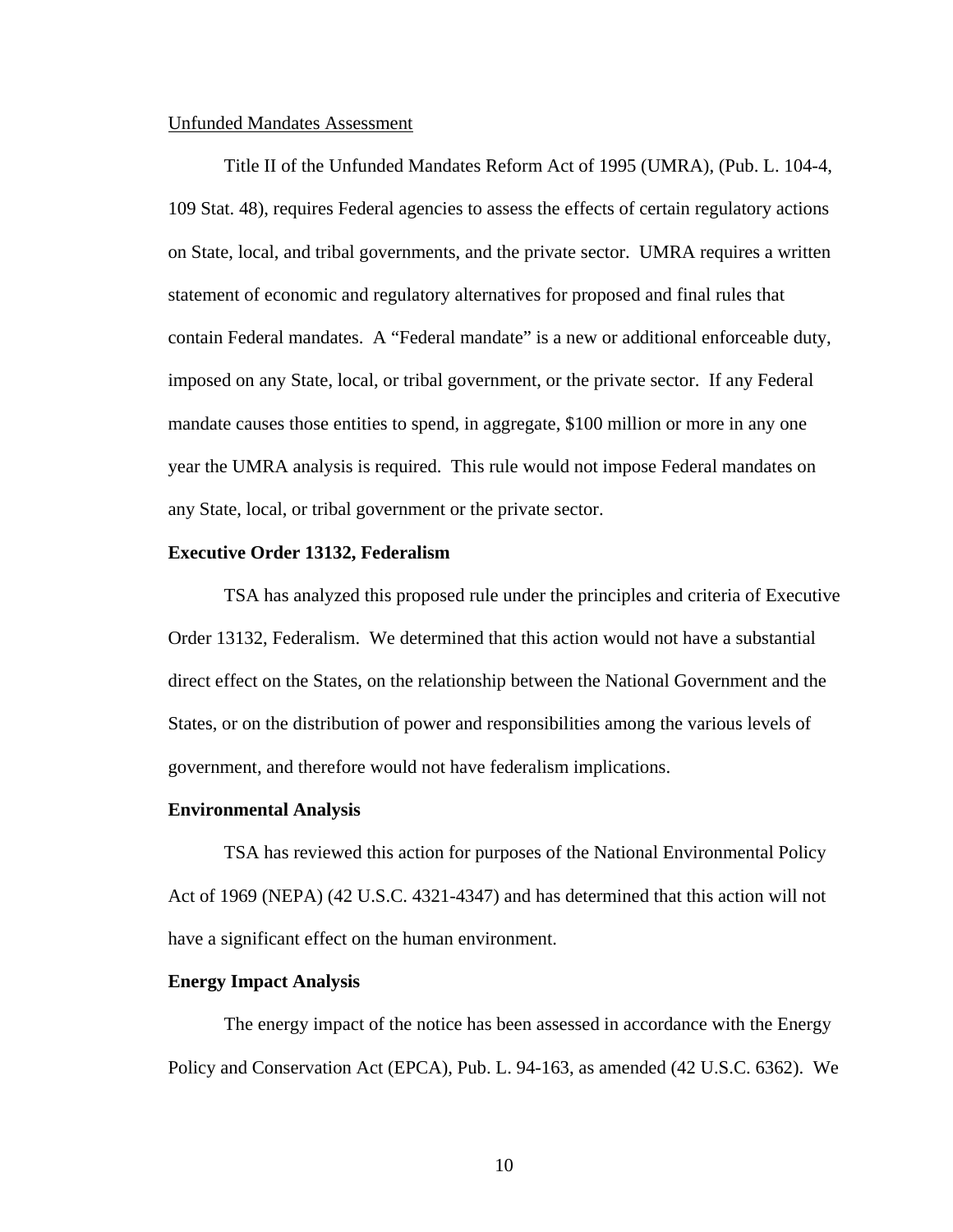have determined that this rulemaking is not a major regulatory action under the provisions of the EPCA.

# **List of Subjects in 49 CFR Part 1507**

Privacy.

### **The Proposed Amendments**

For the reasons set forth in the preamble, the Transportation Security

Administration proposes to amend part 1507 of Chapter XII of Title 49 of the Code of

Federal Regulations, as follows:

# **PART 1507 PRIVACY ACT-EXEMPTIONS**

1. The authority citation for part 1507 continues to read as follows:

**Authority:** 49 U.S.C. 114(l)(1), 40113, 5 U.S.C. 552a(j) and (k).

2. Add a new paragraph (k) to §1507.3 to read as follows:

### **§ 1507.3 Exemptions.**

\* \* \* \* \*

(k) *Secure Flight Records*. Secure Flight Records (DHS/TSA 019) enables TSA to maintain a system of records related to watch list matching applied to air passengers and to non-traveling individuals authorized to enter an airport sterile area. Pursuant to 5 U.S.C. 552a(j)(2), (k)(1), and (k)(2), TSA is claiming the following exemptions for certain records within the Secure Flight Records system:  $5 \text{ U.S.C. } 552a(c)(3)$  and (4); (d)(1), (2), (3), and (4); (e)(1), (2), (3), (4)(G) through (I), (5), and (8); (f), and (g).

In addition to records under the control of TSA, the Secure Flight system of records may include records originating from systems of records of other law enforcement and intelligence agencies which may be exempt from certain provisions of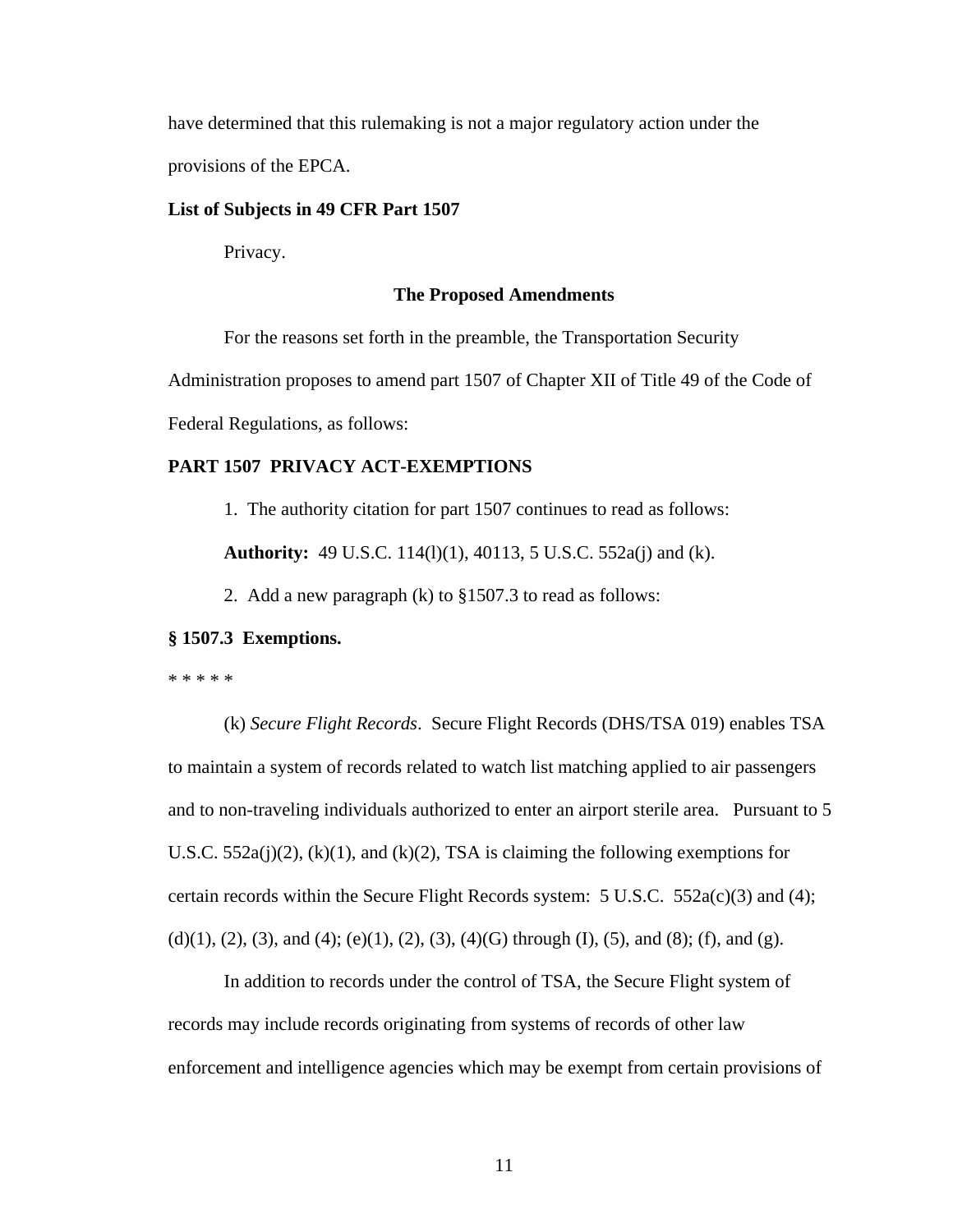the Privacy Act. However, TSA does not assert exemption to any provisions of the Privacy Act with respect to information submitted by or on behalf of individual passengers or non-travelers in the course of making a reservation or seeking access to a secured area under the Secure Flight program.

To the extent the Secure Flight system contains records originating from other systems of records, TSA will rely on the exemptions claimed for those records in the originating system of records. Exemptions for certain records within the Secure Flight Records system from particular subsections of the Privacy Act are justified for the following reasons:

(1) From subsection (c)(3) (Accounting for Disclosures) because giving a record subject access to the accounting of disclosures from records concerning him or her could reveal investigative interest on the part of the recipient agency that obtained the record pursuant to a routine use. Disclosure of the accounting could therefore present a serious impediment to law enforcement efforts on the part of the recipient agency because the individual who is the subject of the record would learn of third agency investigative interests and could take steps to evade detection or apprehension. Disclosure of the accounting also could reveal the details of watch list matching measures under the Secure Flight program, as well as capabilities and vulnerabilities of the watch list matching process, the release of which could permit an individual to evade future detection and thereby impede efforts to ensure transportation security.

(2) From subsection (c)(4) because portions of this system are exempt from the access and amendment provisions of subsection (d).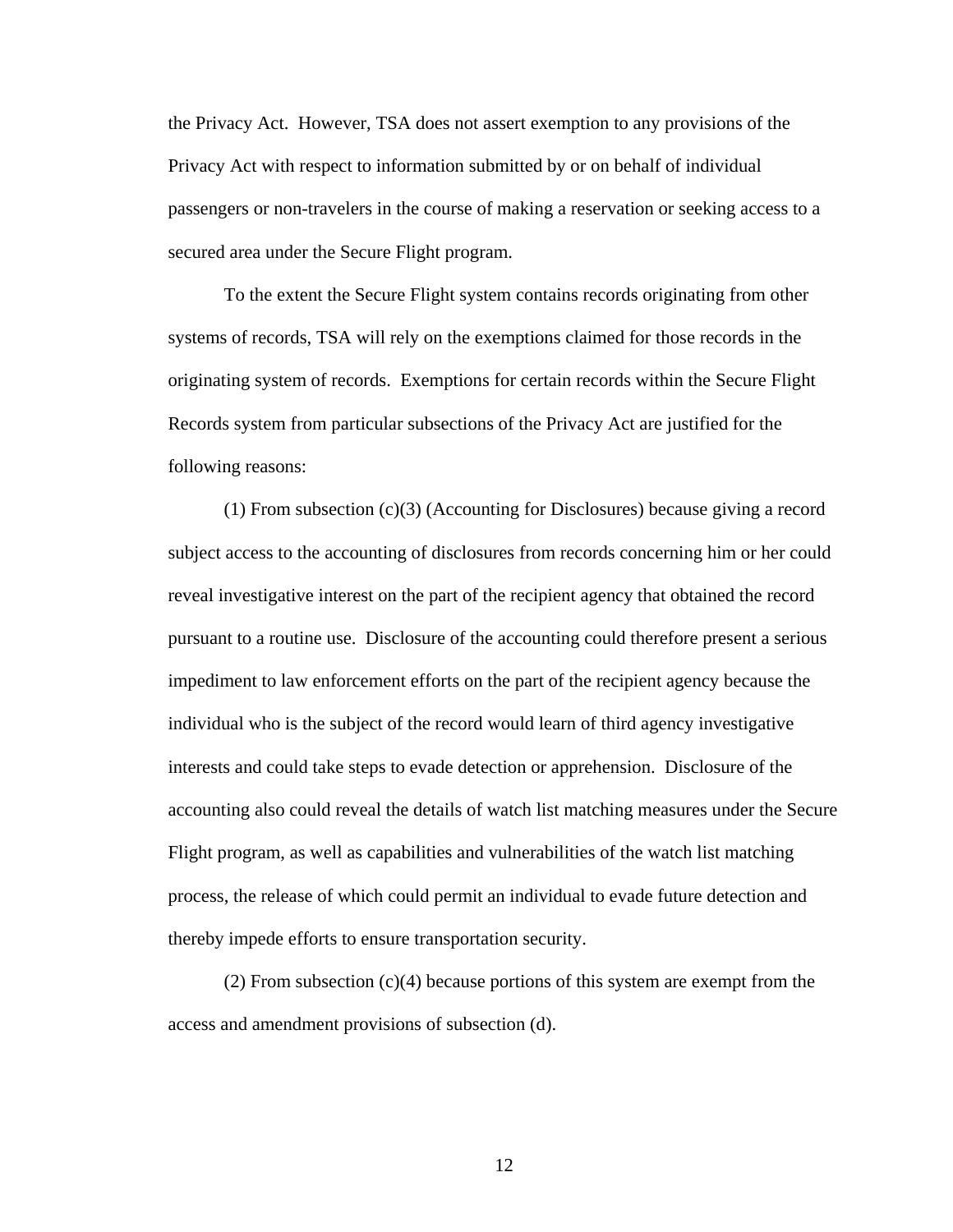(3) From subsections (d)(1), (2), (3), and (4) because these provisions concern individual access to and amendment of certain records contained in this system, including law enforcement counterterrorism, investigatory and intelligence records. Compliance with these provisions could: alert the subject of an investigation of the fact and nature of the investigation, and/or the investigative interest of intelligence or law enforcement agencies; compromise sensitive information related to national security; interfere with the overall law enforcement process by leading to the destruction of evidence, improper influencing of witnesses, fabrication of testimony, and/or flight of the subject; identify a confidential source or disclose information which would constitute an unwarranted invasion of another's personal privacy; reveal a sensitive investigative or intelligence technique; or constitute a potential danger to the health or safety of law enforcement personnel, confidential informants, and witnesses. Amendment of these records would interfere with ongoing counterterrorism, law enforcement, or intelligence investigations and analysis activities and impose an impossible administrative burden by requiring investigations, analyses, and reports to be continuously reinvestigated and revised.

(4) From subsection (e)(1) because it is not always possible for TSA or other agencies to know in advance what information is both relevant and necessary for it to complete an identity comparison between aviation passengers or certain non-travelers and a known or suspected terrorist. Also, because TSA and other agencies may not always know what information about an encounter with a known or suspected terrorist will be relevant to law enforcement for the purpose of conducting an operational response.

(5) From subsection (e)(2) because application of this provision could present a serious impediment to counterterrorism, law enforcement, or intelligence efforts in that it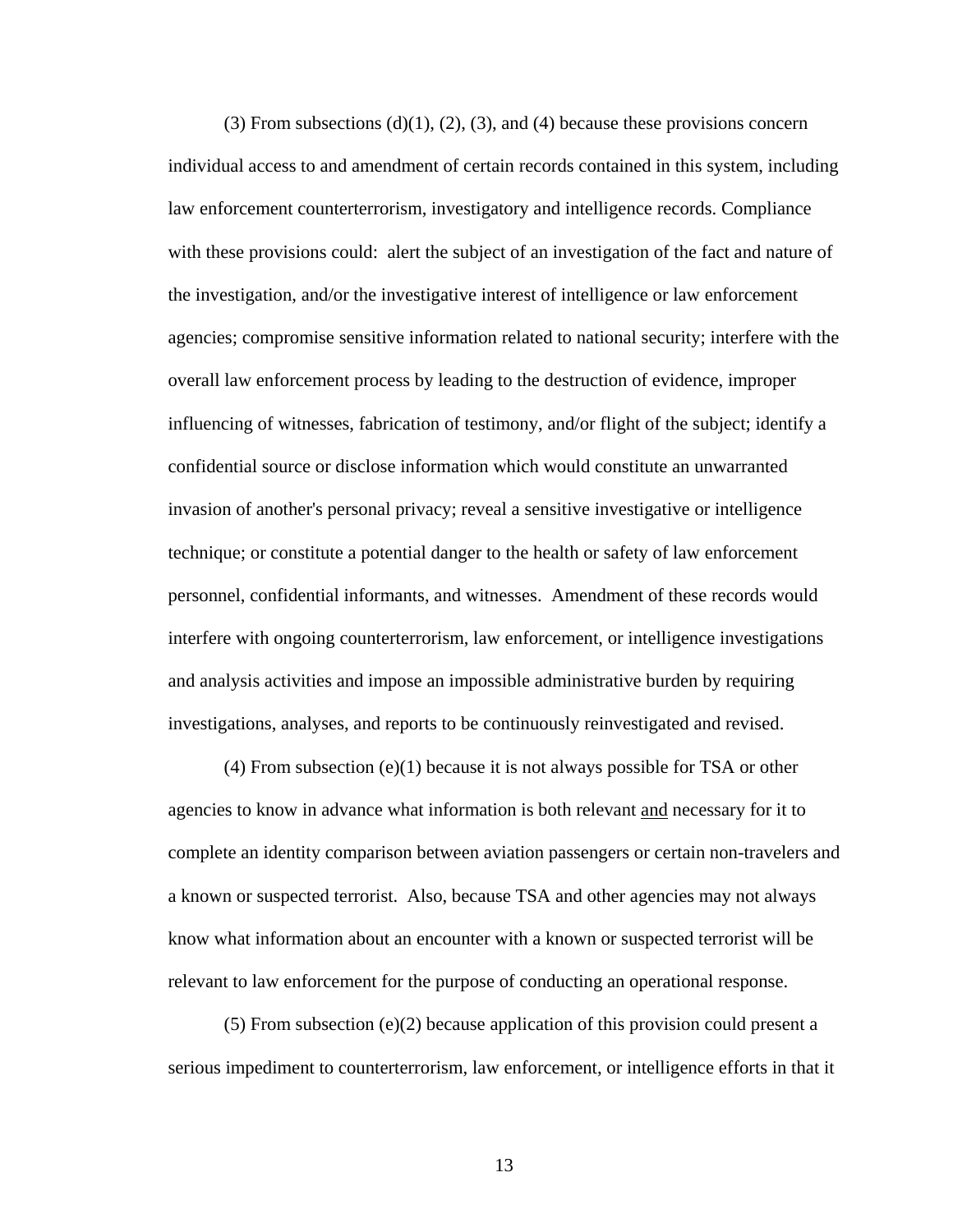would put the subject of an investigation, study or analysis on notice of that fact, thereby permitting the subject to engage in conduct designed to frustrate or impede that activity. The nature of counterterrorism, law enforcement, or intelligence investigations is such that vital information about an individual frequently can be obtained only from other persons who are familiar with such individual and his/her activities. In such investigations it is not feasible to rely upon information furnished by the individual concerning his own activities.

(6) From subsection (e)(3), to the extent that this subsection is interpreted to require TSA to provide notice to an individual if TSA or another agency receives or collects information about that individual during an investigation or from a third party. Should the subsection be so interpreted, exemption from this provision is necessary to avoid impeding counterterrorism, law enforcement, or intelligence efforts by putting the subject of an investigation, study or analysis on notice of that fact, thereby permitting the subject to engage in conduct intended to frustrate or impede that activity.

(7) From subsections  $(e)(4)(G)$  and  $(H)$  (Agency Requirements) and (f) (Agency Rules), because this system is exempt from the access provisions of 5 U.S.C. 552a(d).

(8) From subsection (e)(5) because many of the records in this system coming from other system of records are derived from other domestic and foreign agency record systems and therefore it is not possible for TSA to ensure their compliance with this provision, however, TSA has implemented internal quality assurance procedures to ensure that data used in the watch list matching process is as thorough, accurate, and current as possible. In addition, in the collection of information for law enforcement, counterterrorism, and intelligence purposes, it is impossible to determine in advance what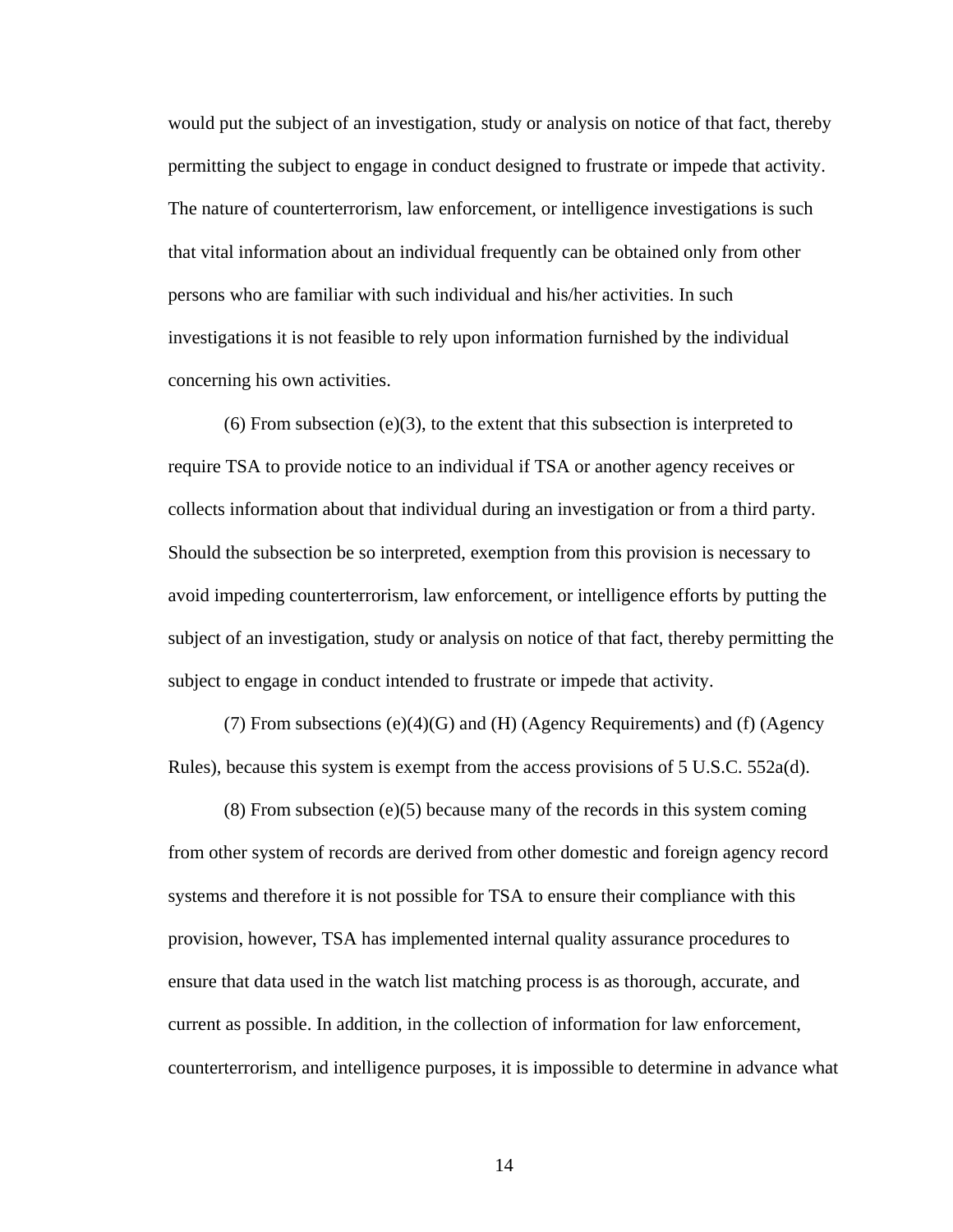information is accurate, relevant, timely, and complete. With the passage of time, seemingly irrelevant or untimely information may acquire new significance as further investigation brings new details to light. The restrictions imposed by (e)(5) would limit the ability of those agencies' trained investigators and intelligence analysts to exercise their judgment in conducting investigations and impede the development of intelligence necessary for effective law enforcement and counterterrorism efforts. However, TSA has implemented internal quality assurance procedures to ensure that the data used in the watch list matching process is as thorough, accurate, and current as possible.

(9) From subsection (e)(8) because to require individual notice of disclosure of information due to compulsory legal process would pose an impossible administrative burden on TSA and other agencies and could alert the subjects of counterterrorism, law enforcement, or intelligence investigations to the fact of those investigations when not previously known.

(10) From subsection (f) (Agency Rules) because portions of this system are exempt from the access and amendment provisions of subsection (d).